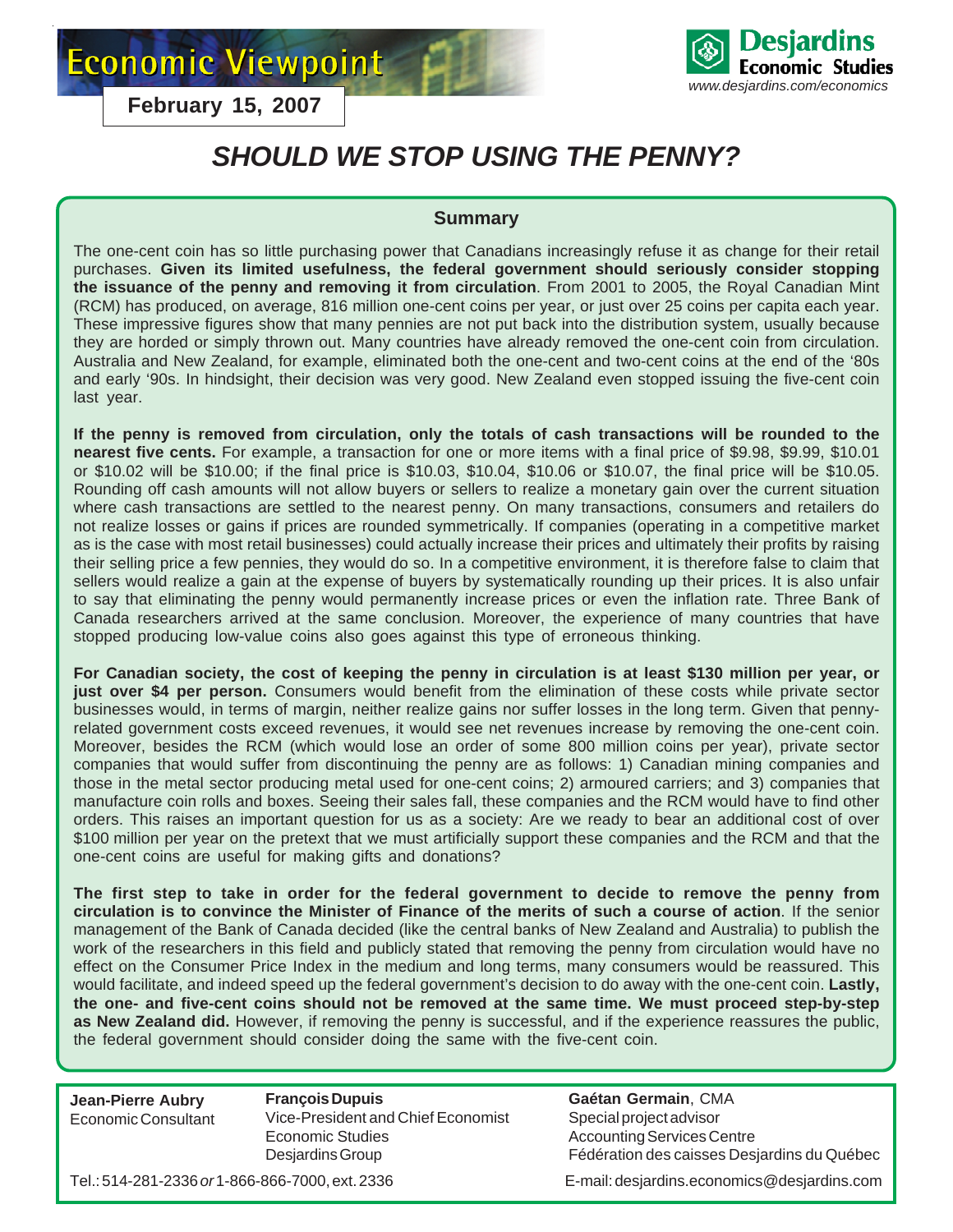# **1. Introduction**<sup>1</sup>

The penny has so little purchasing power that more and more Canadians are refusing it as change for their purchases. They instead make them available to the retailer and next customer by placing them in a container near the cash register for this purpose. Other consumers accumulate large quantities of pennies and rarely take the time to roll them and bring them to the bank. Others simply throw them away. Such actions attest to the penny's limited usefulness to Canadian consumers.<sup>2</sup>

Many countries have already eliminated their one-cent coins. For example, Australia and New Zealand not only removed pennies from circulation at the end of the '80s and early '90s but discontinued their two-cent coins as well. Some countries in the euro zone such as Finland, the Netherlands and Belgium do not use or suggest no longer using their one and two centime coins. In hindsight, their decisions have proven to be sound. Last year, New Zealand even stopped issuing the five-cent coin which, if it still existed, would be worth four cents Canadian. According to a survey (see part 5 for more information), New Zealanders support this decision, demonstrating their acceptance of the removal of the one- and two-cent coins.

With the increase in the price of metals (later on we will see that this is not the main reason low-value coins should be eliminated), the debate on eliminating the Canadian one-cent coin and, especially, the American penny, has intensified since the spring of last year. In fact, in July 2006, for the fourth time since 1989, representatives of the United States Congress tabled a bill to stop the production of the penny. We will come back to this question in section 6 of the study. In Canada, a project to eliminate the one-cent coin was presented at the end of the '80s. However, this project was set aside when the goods and services tax (GST) came into effect at the beginning of 1991, given the importance at the time of the fraction to arrive at one cent. Before the GST, most

\_\_\_\_\_\_\_\_\_\_\_\_\_\_\_

transactions were in multiples of 5 cents. The Mulroney government decided not to eliminate the one-cent coin. At the time, the federal government stated that there was no real political "benefit" to eliminating the Canadian onecent coin (because of the appearance of the GST in the middle of one of the worst periods of recession in the history of the country), and the political risks were also very high.

The second part of our study describes the broad parameters of the approach we adopted to evaluate the costs and benefits of such a decision. The next section presents various data on the evolution of the number of coins in circulation in Canada while section 4 details the various costs associated with keeping the penny in circulation. We conclude with a description of the New Zealand experience and the debate currently under way in the United States and then present the conclusions of our study.

#### **2. The broad parameters of our approach**

#### **2.1 Questions to ask**

\_\_\_\_\_\_\_\_\_\_\_\_\_\_\_

To build a good theoretical framework we must first begin by defining **the function of this coin**. Money, in the broad sense of the term,<sup>3</sup> fulfills three major functions:

- 1. It is a unit of account, a yardstick for measuring the value of goods and services to sellers and buyers;
- 2. It facilitates transactions by serving as a medium of exchange;
- 3. It constitutes a store of value for future use.

The penny has very little purchasing power and does not play any significant role with regards to the first and third functions. It is kept in circulation solely to facilitate cash payments (with bank notes and coins) to the nearest cent. Our analysis will therefore focus on evaluating the benefits and costs associated with eliminating the penny as a medium of exchange. It is important to mention that should the penny be eliminated, consumers would still be able to use other methods of payment to the nearest cent

<sup>&</sup>lt;sup>1</sup> We would like to thank the economists Jac-André Boulet, Don Drummond, Timothy Fisher, Paul Ferley, Clément Gignac, Pierre Fortin and Claude Montmarquette for their excellent comments. **The opinions expressed in this document are those of the authors and do not necessarily reflect the official position of Desjardins Group.**

<sup>&</sup>lt;sup>2</sup> A survey conducted by Desjardins Group in 2006 among residents across Canada supports this statement. It showed that only 37% of them regularly use the one-cent coin to pay for cash purchases.

<sup>&</sup>lt;sup>3</sup> In the broad sense, money includes (1) bank notes and coins in circulation, (2) deposits used to settle transactions, and even (3) savings deposits and mutual funds. See the various definitions of monetary aggregates on pages 11 and 12 of the *Weekly Financial Statistics* of the Bank of Canada: http://www.bankbanque-canada.ca/pdf/wfs.pdf.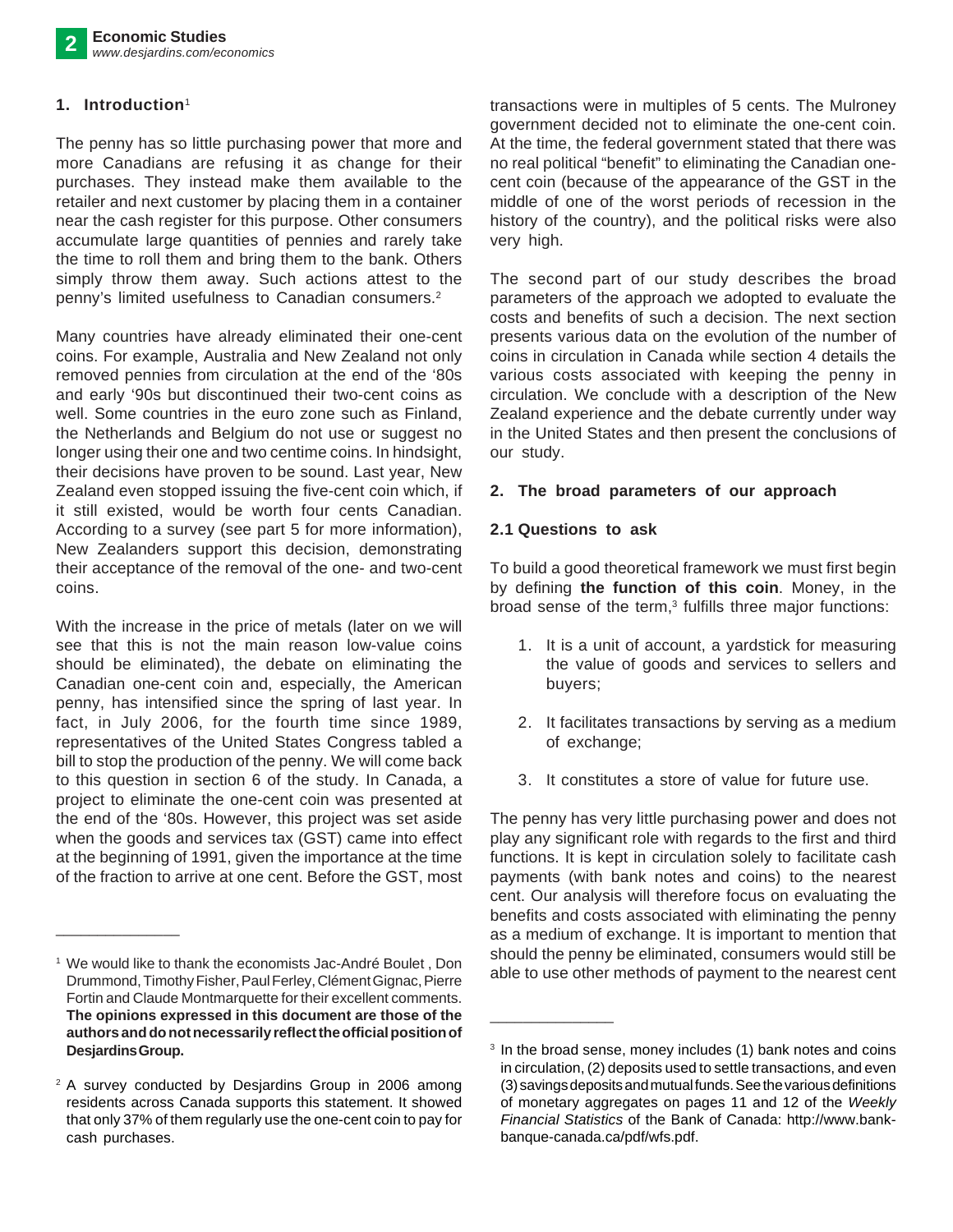(for example, debit and credit card payments, cheques) and fund transfers. Rounding affects only the total amount (taxes included) of a transaction paid in cash. It is not applied to each item if there is more than one item in the transaction. As well, rounding does not affect the amount of taxes collected that the seller must pay to the government. If the penny is removed from circulation, only transactions paid in cash will be rounded to the nearest five cents. For example, a transaction for one or more items with a final price of \$9.98, \$9.99, \$10.01 or \$10.02 will be \$10.00; a transaction with a final price of \$10.03, \$10.04, \$10.06 or \$10.07 will be \$10.05. Based on such a practice, we can therefore reformulate our question as follows:

What are the costs and benefits of leaving the penny in circulation in order to avoid rounding cash purchase amounts?

#### **2.2 Gains and losses associated with rounding prices**

Rounding amounts paid in cash will not allow buyers or sellers to realize a monetary gain over the current situation where cash transactions are settled to the nearest cent.4 On many transactions, consumers and retailers do not realize losses or gains if prices are rounded symmetrically. If companies (in a competitive market as is the case in most retail businesses) could actually increase their prices (and ultimately their profits) by raising their selling price a few pennies, they would do so. If they do not, it is because they would risk seeing sales decrease.

In a competitive environment, it is therefore false to claim that sellers would realize a gain at the expense of buyers by systematically rounding up their prices. Consequently, rounding would have to be done symmetrically. As well, from a marketing point of view, companies will adjust their prices to ensure they are the same as or probably lower than those of the competition. **It is therefore not very profitable to keep a one-cent coin in circulation to settle cash transactions to the nearest cent in order to avoid rounding the amount of cash purchases.**

Moreover, it is unjustified to suggest that eliminating the penny from circulation would permanently increase prices

\_\_\_\_\_\_\_\_\_\_\_\_\_\_\_

or even the inflation rate. Three Bank of Canada researchers arrived at the same conclusion.<sup>5</sup> Moreover, the positive experience of many countries that have stopped producing the one-cent coin, and even the twocent coin, goes against this type of erroneous thinking.

#### **2.3 Erosion of the penny's purchasing power**

We currently round to the nearest cent. No one is complaining about this practice or calling for production of a half-cent coin and certainly not for a one-tenth of a cent coin.<sup>6</sup> Consumers don't think about deriving any kind of benefit from this practice. Low purchasing power gives rise to waste. If we decided to produce a one-half cent or one-tenth of a cent coin, the unit production and distribution costs would be far higher for the government and all of society than the face value of this coin. In other words, the value of its usefulness for consumers would be lower than its production and distribution costs. Where then should we set the bar? What should the purchasing power be of the smallest unit of currency? If a coin has such low purchasing power that consumers refuse it, throw it away or horde it without worrying about putting it back into the distribution system, it would seem logical to stop producing it. The one-cent coin seems to be a clear illustration of this fact.7

<sup>4</sup> Certain restaurant owners and retailers already use this practice to speed up service and reduce their costs of obtaining change from the financial institution.

<sup>5</sup> "Two issues that are useful in assessing the potential inflationary effects of eliminating the penny are: (1) the potential effects of rounding (up or down to the nearest increment of five cents) and (2) the share of spending for goods and services that is paid for by cash. On both counts, the inflationary effect of eliminating the penny is expected to be small or non-existent." (Laur, McPhail and Urwin, Would Elimination of the Penny be Inflationary?, Bank of Canada, February 2005, preliminary version, p. 1.)

 $6\,$  We currently round to the nearest cent due mainly to the way that the governments calculate sales taxes. For example, in Québec, the 6% goods and services tax (GST) to which is added the 7.5% provincial sales tax (PST) equals a combined tax rate of 13.95%. Applying these taxes to an item with a sale price of \$1.99 yields a final sale price of \$2.26761 (or \$2.27 rounded to the nearest cent).

<sup>7</sup> When the one-cent coin was introduced in Canada in 1908, personal income per capita was in the order of \$400 per year. Today, it is around \$35,000. Unlike at the beginning of the last century when the one-cent coin had some value, in 2007 it has very little value compared to the purchasing power of individuals. In fact, workers earned 20 cents an hour at the beginning of the 1900s, whereas today they earn, on average, around \$20 an hour, or 100 times more, while the purchasing power of the onecent coin is only 5% of its value in 1908, or 20 times less.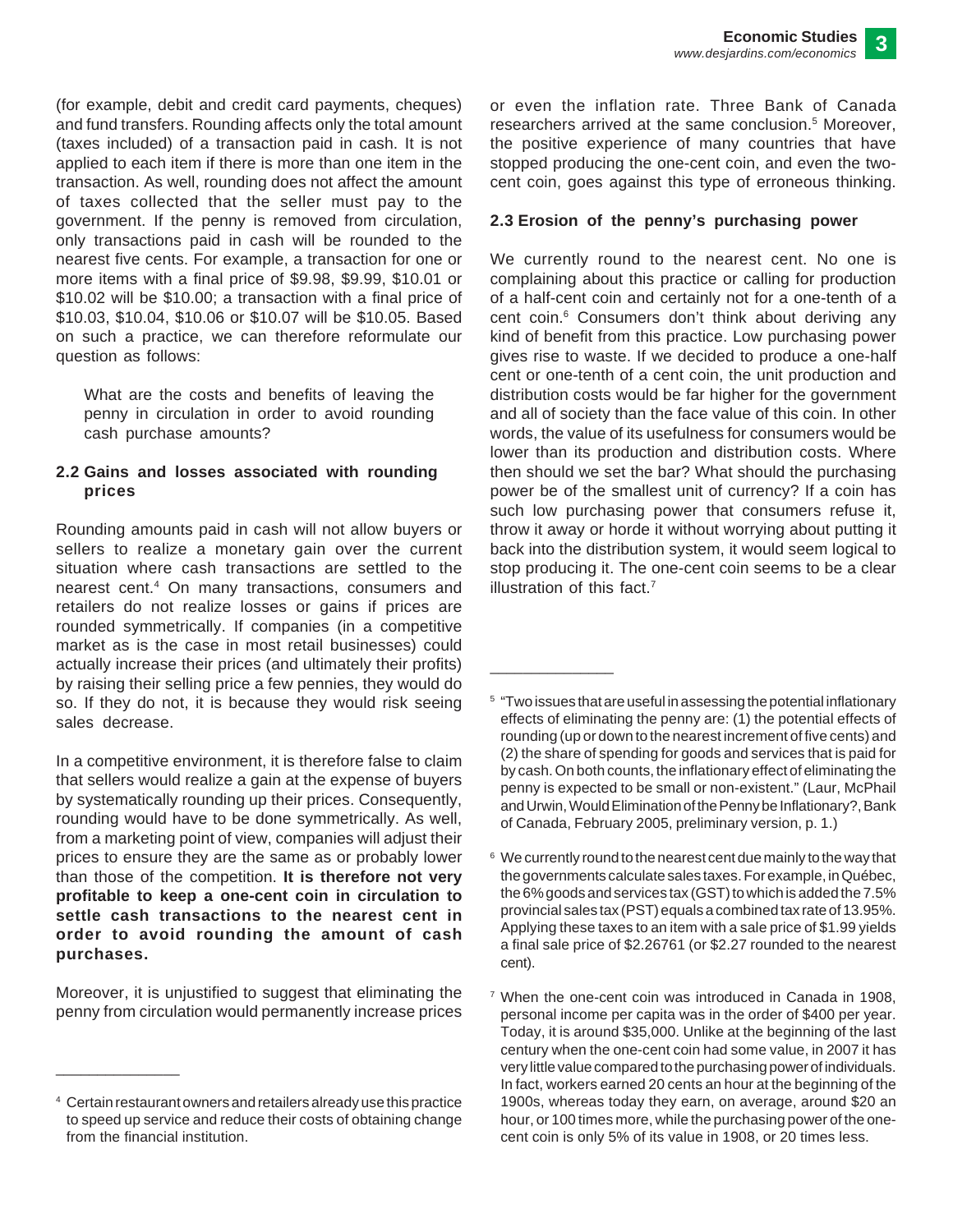

The purchasing power of our ten-cent coin is actually 60% lower than that of the one-cent coin in 1908.<sup>8</sup> It is therefore easy to understand why New Zealand decided to remove its one-, two- and, more recently, five-cent coins from circulation and why some analysts suggest that it would be a good idea for Canada to do the same with the one and five-cent coins.

In New Zealand, the ten-cent coin is currently worth about eight cents Canadian. It is therefore appropriate to compare our situation with theirs. If the federal government had chosen to discontinue or withdraw a coin so that the purchasing power of the second smallest coin was not below the purchasing power of the one-cent coin in 1908, the one-cent coin would have been removed from circulation in the mid-1970s and the five-cent coin ten years later. Everything leads us to believe that eliminating the one-cent coin in Canada would allow us to move in the right direction.

# **2.4 Cost evaluation**

\_\_\_\_\_\_\_\_\_\_\_\_\_\_\_

Given that it is not very useful to keep the penny (low purchasing power) to facilitate transactions, the only reason for maintaining the status quo would be its low cost. But is that really the case? Let us look at the price of using the one-cent coin in our economy. What are the different types of costs? What is their extent? Let us first define the different cost categories to be evaluated and the economic agents that must support them.

In our estimates, we took the costs associated with the following activities into account:

- Producing one-cent coins;
- Storing them;
- Transporting them;
- Going to a financial institution to obtain, roll and deposit them;
- Using them for transactions (put them in and take them out of our wallets, count them, give them and receive them…).

We then identified the following four groups:

- 1. The producer/issuer (the Royal Canadian Mint and the Department of Finance), (we will use the abbreviation "PC" to represent the annual cost of these agents);
- 2. Financial institutions (FIC);
- 3. Retail businesses who handle cash transactions (RB) and;
- 4. Consumers (CC).

We decided not to consider a fifth group: private armoured carriers that transport bank notes and coins. We instead chose to incorporate the costs associated with handling and transporting one-cent coins into the costs of the Royal Canadian Mint (RCM), financial institutions and private sector companies that deal with large sums of bank notes and coins (e.g., a supermarket).

To simplify our approach, we also put forth the following hypotheses:

- The government must produce a certain set amount of one-cent coins each year (around 750 million coins [see section 4]), and
- The present redemption value of these coins by the government (if it decided to no longer produce the one-cent coin) is offset by the value of their sale on the metal recycling market.

<sup>&</sup>lt;sup>8</sup> The Royal Canadian Mint publishes on its Web site (http:// www.mint.ca/royalcanadianmintpublic/ index.aspx?requestedPath=/fr-CA/Home/default.htm) data on the annual production of one-cent coins since 1908. In 2005 the Consumer Price Index was 20 times higher than the one recorded in 1908 and 15 times higher than the one in 1935, the year the Bank of Canada was created.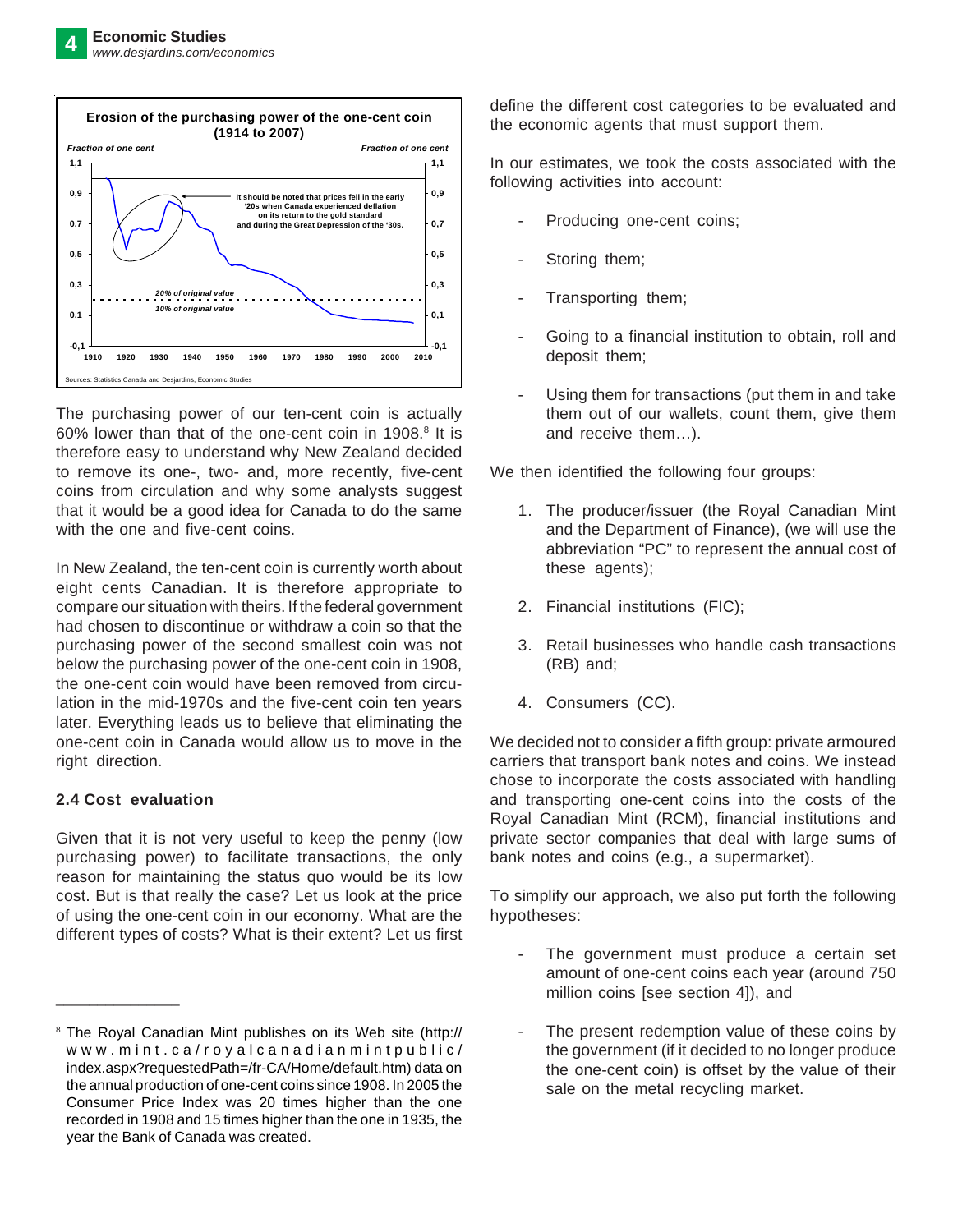These simplifications allow us to concentrate on the annual costs of maintaining the one-cent coin in circulation and to express the total cost (TC) in the following equation:

$$
TC = PC + FIC + RB + CC
$$

Before presenting estimates of these cost variables, it is extremely important to understand the following two points:

- 1. In our methodology, we do not measure the net cost borne by the four selected groups. Instead, we measure the gross cost of each of the four groups in order to provide an estimate of the cost for Canadian society as a whole. The approach using net cost is much more complicated and requires data that is difficult to produce.<sup>9</sup>
- 2. Our framework totally rejects the approach that would involve keeping the one-cent coin in circulation so long as the production and transportation costs borne by the RCM (direct production and distribution costs) are below the sale value of the coins (produced at the unit price of one cent) to financial institutions. **We must absolutely take into account all the costs and benefits for Canadian society as a whole in order to decide whether to keep or eliminate the one-cent coin.**

#### **3. EVOLUTION OF THE NUMBER OF ONE-CENT COINS IN CIRCULATION**

Before discussing the estimated costs associated with using the one-cent coin, it is important to clearly understand the quantity of pennies in circulation and the pace at which it is increasing.

We will begin by providing as reference some information on the one- and two-dollar coins, whose purchasing power is far more significant (100 and 200 times respectively than the penny). The number of loonies in circulation since 1987 (the year the dollar bill was

replaced) was 852 million at the end of 2005, and the figure for toonies (launched in 1996) was 554 million at the end of 2005. **The total value of these two coins in circulation is therefore \$1.960 billion, or the equivalent of nearly 61 loonies per capita.** Over the five years from 2001 to 2005, the value of these two coins has increased at a relatively stable pace that is compatible with nominal GDP (approximately 5%). **The value of the new coins put in circulation is on average close to \$55 million per year or the equivalent of issuing almost two one-dollar coins per year per capita.**

How do these figures compare to the one-cent coin? A calculation of the total number of pennies issued since 1908 results in a total of 30.5 billion coins in circulation at the end of 2005 or close to 953 coins per capita. Lined in a row, these coins would cover a distance equal to 14 times around the earth. Even if we suppose that one third of these coins, namely, those issued more than 30 years ago, were lost over the years, we estimate that **there are approximately 20 billion pennies. This figure means that there are 600 coins per capita. This amount is almost 10 times more than the 61 coins per capita raised in the last paragraph.10**

**Over the five-year period (2001-2005), the government issued on average 816 million onecent coins each year, or just over 25 coins per capita per year.** This amount is 15 times greater than the amount indicated above for one- and two-dollar coins. Lined up one after the other, 816 million pennies would cover twice the distance between St. John's (Newfoundland) and Victoria.

These figures on the number of pennies in circulation and on their annual increase show clearly that the onecent coin is not very useful and that consumers horde or throw it away rather than deposit it and put it back into the distribution system. **The fact of rounding prices (and thus removing the cent) should be an advantage to all consumers who are accumulating pennies at home, who leave them in containers near store cash registers and who lose or get rid of them in various ways (by throwing them away in fountains, for example).**

\_\_\_\_\_\_\_\_\_\_\_\_\_\_\_

<sup>9</sup> Overall, it is possible that the first three groups of agents (government, financial institutions and companies) transfer their costs of producing and using the one-cent coin to consumers. It is very difficult however to calculate the portion of the costs directly associated with using the one-cent coin that is billed to consumers by the many companies in the private sector and by financial institutions.

<sup>10</sup>The total of 20 billion coins in circulation also represents the total coins issued since 1975. Choosing a higher loss rate would increase the cost associated with using the one-cent coin and further favour its removal from circulation. The more coins we lose and throw away, the more costly it is for society.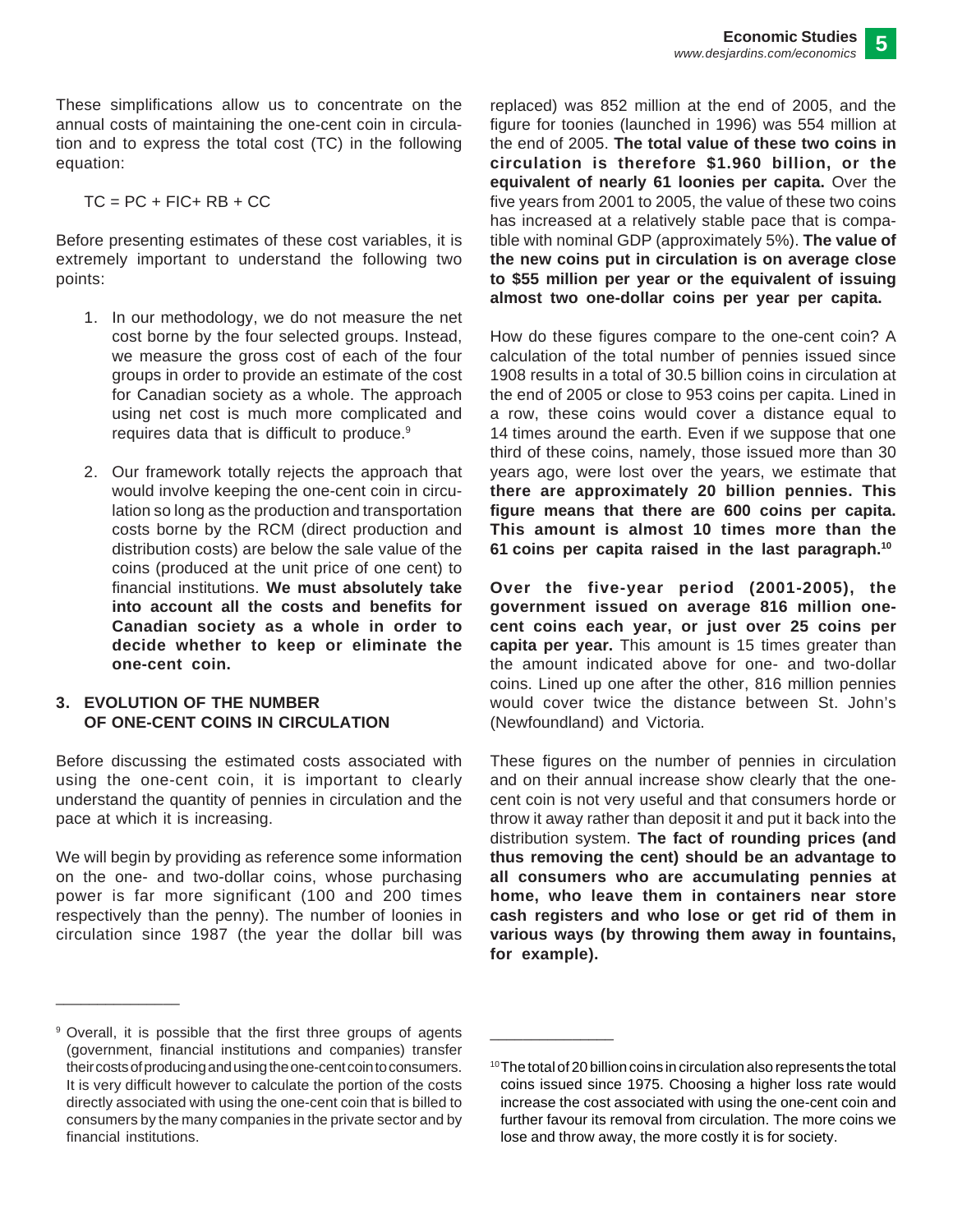#### **4. ESTIMATED COST FOR THE CANADIAN ECONOMY**

# **4.1 Producer/Issuer cost (PC = \$11.25 million = 750,000,000 coins x 1.5¢)**

According to the RCM, the direct costs associated with producing and transporting one-cent coins are approximately 0.8 cents per coin issued. This estimate is a good measure of the additional cost (marginal cost) of slightly increasing, in the short or medium term, the order of one-cent pieces. However, this estimate cannot be used to measure the long-term savings of removing the one-cent coin from circulation. In this scenario, one needs to also take into account costs related to distribution of coins already in circulation, storage costs, depreciation of the infrastructure and equipment and general expenses that would be reduced if the one-cent coin were no longer issued.11 These costs are not fixed in the long term. We must not forget that the one-cent coin represents 60% of the production of Canadian coins in circulation.

In their study, Chande and Fisher,<sup>12</sup> who base their assumptions on the RCM's costs being reimbursed by the federal Department of Finance, refer to a total unit cost in 2001 of 3.95 cents per penny produced. They assume that all the other expenses that are much larger than the direct cost of producing Canadian coins are completely flexible in the long-term and will be reduced by close to 60%.

We prefer the concept of marginal cost, which allows the RCM, if the penny is discontinued, to reduce only a part of the general expenses and use the freed up production capacity for other clients. This approach recognizes that there are certain fixed costs associated with producing Canadian coins. We have estimated the average cost of issuing a one-cent coin at 1.5 cents. This estimate is very conservative, and it is 62% lower than that of Chande and Fisher.

For our calculations, we also used an annual production of 750 million units. Here again, we have adopted a conservative approach because average annual production over the five years from 2001 to 2005 was 816 million units. These two figures (1.5¢ for 750 million units) imply that the RCM's production and distribution costs were on average \$11.25 million per year. These numbers also imply, given that the coins are sold by the government at 1¢ per unit, an annual loss of \$3.75 million for the government (\$11.25 million - \$7.5 million). This **negative seigniorage** simply reflects the fact that the government sells the coin for one cent, while it costs a total of around 1.5¢ per unit to produce. The seigniorage is the government's net revenue derived from issuing coins and bank notes. These results are different than those of the RCM, which estimates a unit cost of only 0.8 cents, unit profit of 0.2 cents and a positive seigniorage of \$1.5 million per year (0.2 cent x 750 million units).<sup>13</sup>

It is important to keep in mind that, if we had assumed a unit cost of  $1¢$ , there would be no loss, and the cost of issue would be \$7.5 million. As you will see further on, such a choice does not make a significant impact on our total cost estimate for all economic agents (consumers, businesses and the government) of having a one-cent coin in circulation. It would be the same if we had a cost of 0.8¢ per unit. **A small net gain for the government or a small loss does not change our conclusion.**

# **4.2 Financial institution costs (FIC = \$20 million)**

Financial institutions spend considerable amounts of money each year to store (including loss of interest), transport and record deposits and withdrawals of billions of pennies by companies and consumers. Using the volume of operations and costs of Desjardins Group caisses as a reference, we estimate that Canadian financial institutions together handle more than nine billion pennies per year, which translates into an annual cost of at least \$20 million.

# **4.3 Costs for retail businesses (RB = \$60 million)**

The costs of this group are associated with storage, transportation, accounting, deposits and withdrawals by financial institutions, and the time required at cash registers

\_\_\_\_\_\_\_\_\_\_\_\_\_\_\_

<sup>&</sup>lt;sup>11</sup>We were not able to obtain the amount of every expense allocated to this end from the RCM.

<sup>12</sup>Dinu Chande and Timothy C. G. Fisher, "Have a Penny? Need a Penny? Eliminating the One-Cent Coin from Circulation," *Policy Analysis*, vol. XXIX, no. 4 2003. In 2003, these researchers were part of the Economics Department of Wilfred-Laurier University.

<sup>&</sup>lt;sup>13</sup> As well, it should be noted that the unit cost of 0.8 cents disclosed by the RCM has not increased in recent years in spite of the strong increase in the price of metal (including an increase of around 200% for steel, which has made up 94% of the one-cent piece since 2000). For its part, the United States Mint, the American equivalent of the RCM, has revealed that the unit cost for its penny has increased from 0.98¢US in 2004 to 1.23¢US in 2006, and it anticipates a cost of 1.40¢US for 2007.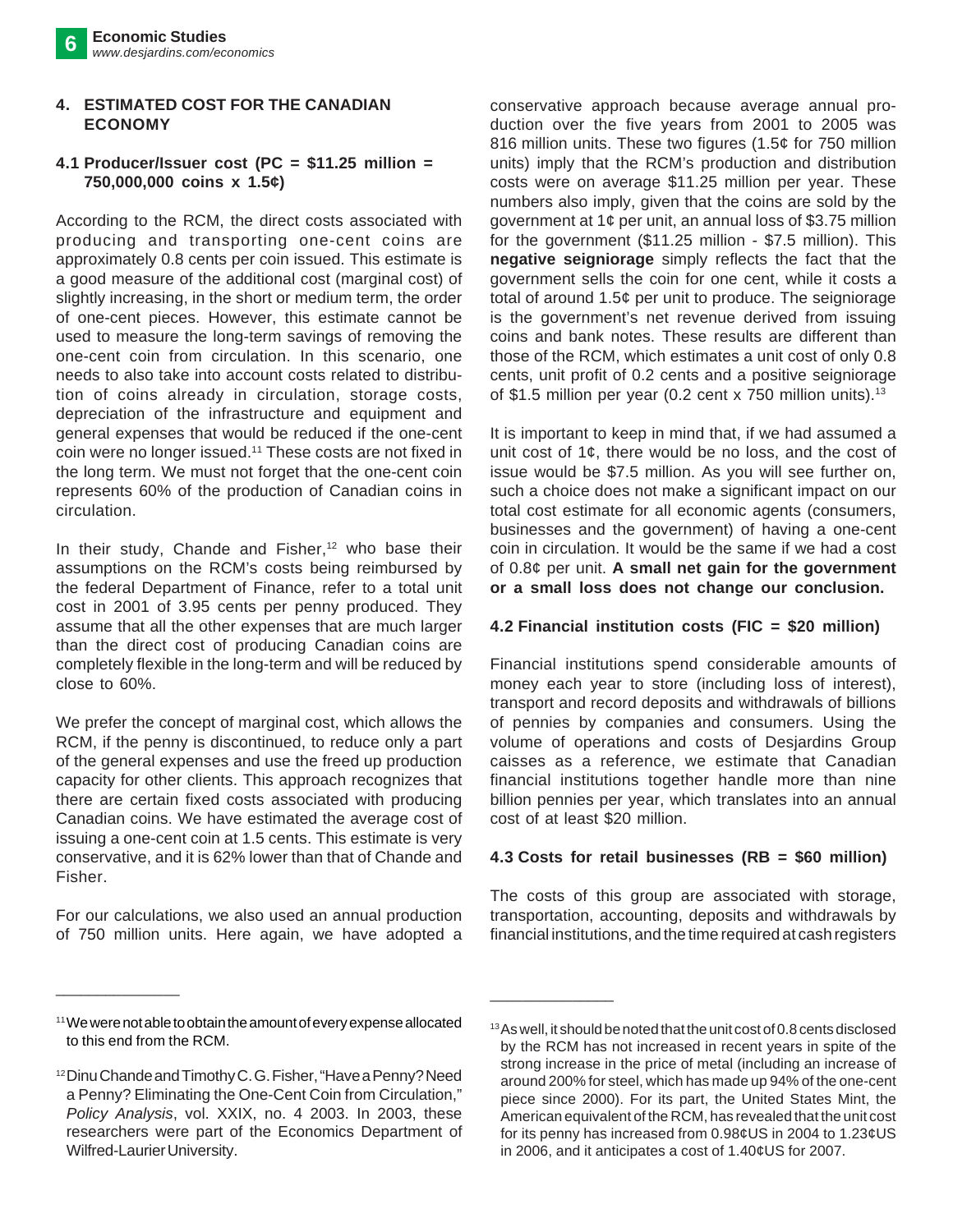to collect pennies from customers or to hand them out. All these tasks are performed by salaried employees. We estimate the annual cost to be about \$60 million, one third of which is devoted to deposits and withdrawals. It should be noted that consumers support these costs because they are included in the selling price of some goods and services.

# **4.4 Partial total (approximately \$90 million)**

The total annual cost of the first three groups amounts to some \$90 million. Consumers can support these costs in various ways: in addition to obtaining pennies at a unit price of one cent, they must also pay bank fees and higher prices for goods and services.

#### **4.5 Additional costs for consumers (CC = \$40 million)**

In addition to the foregoing costs, consumers must also support others, which are unfortunately even more difficult to calculate such as carrying pennies in your pocket or wallet and the time spent looking for and counting them during cash transactions. Every person spends an average of two seconds per day on these tasks. Adding this time and assigning a value of \$5 per hour produces a total of almost \$30 million.<sup>14</sup>

Those who do not take the time to look for their money in their pocket or wallet to settle cash transactions tend to accumulate coins at home. Many don't even bother to roll the coins to deposit them in a financial institution. Households often accumulate a considerable amount of coins at home. A reserve of 20 billion one-cent coins in circulation results in an annual loss of \$8 million in interest revenue (at a rate of  $4\%$ ).<sup>15</sup> If one fifth of the population spends one hour per year rolling pennies and depositing them in financial institutions, the total cost, at \$5 per hour, amounts to \$32 million. In this last cost category, we could add the time spent waiting in line at cashes while someone searches for one-cent coins to pay for a purchase in cash.

\_\_\_\_\_\_\_\_\_\_\_\_\_\_\_

These three costs add up to approximately \$70 million. To be conservative, we will use in our subsequent calculations an amount of \$40 million, which represents a cost of \$1.25 per capita per year.

#### **4.6 Total cost (TC = \$130 million)**

The total cost assigned to the four groups therefore amounts to \$130 million per year, or just over \$4 per person (a little more than one cent per day). In light of the foregoing, we therefore believe that it is preferable and beneficial to remove the one-cent coin from circulation. Note that the amount of 130 million dollars is not that far from the amount included in the article by Chande and Fisher; these two researchers had estimated a net economic loss of 95 million dollars for the year 2000.

#### **4.7 Consumers, the big winners**

Based on the assumption that private sector companies and financial institutions transfer to their customers the costs associated with storage, distribution and use of the one-cent coin, we can draw the following conclusions:

- 1. Consumers will benefit from the elimination of over \$100 million per year in costs. A portion of these benefits will come from the reduction of some prices and of some fees charged by the private sector companies to the customers reflecting, all else being equal, a marginal reduction of their costs.16 Removing the penny from circulation would also save time associated with using the one-cent coin.
- 2. Private sector companies would not realize losses or gains in the long run.
- 3. Given that, according to our assumptions and calculations, penny-related government costs exceed revenues (negative seigniorage), the government would see net revenues increase over the long term by discontinuing the one-cent coin. Because its costs would fall, the government could marginally reduce its taxes and income taxes or allocate these amounts to other programs.

Besides the RCM (which would lose an order of approximately 800 million coins per year), only the

<sup>&</sup>lt;sup>14</sup>We would have obtained an estimate of similar magnitude if we had selected an hourly wage that was closer to the minimum wage (\$7.00 to \$7.50) and excluded young children from the figure for total population.

 $15$  We allocate all these costs to consumers to avoid calculating the proportion held by the other agents (private sector companies and financial institutions). We implicitly assume that these agents pass these costs on to consumers through service charges.

<sup>&</sup>lt;sup>16</sup>We use the term "marginal" because the costs associated with circulating the one-cent coin are extremely low compared to the total cost borne by private sector companies, financial institutions and the government.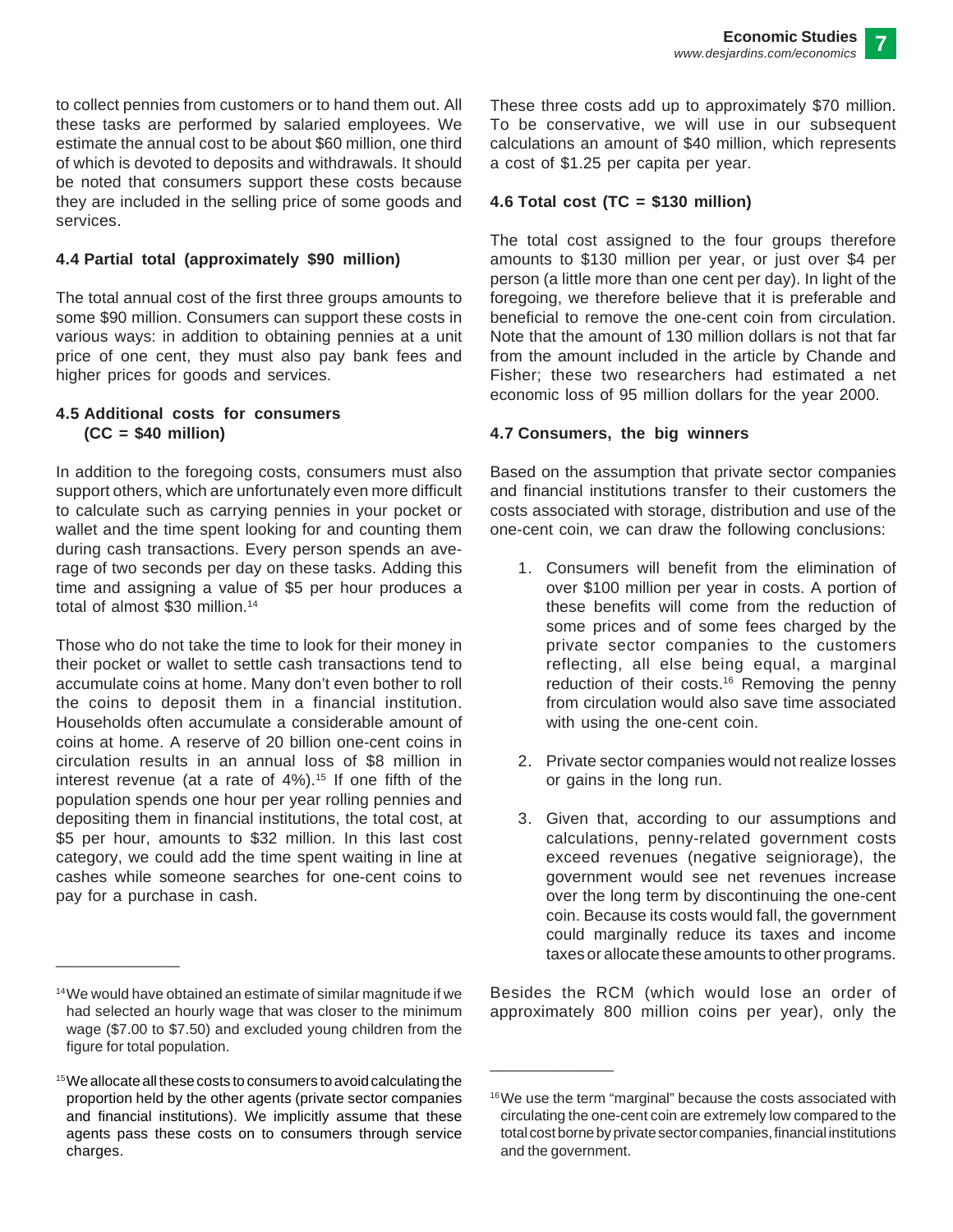following private sector companies would suffer from the removal of the one-cent coin:

- 1. Canadian mining companies and those in the metal sector that produce the metal used to produce the one-cent coin;<sup>17</sup>
- 2. Armoured carriers (coins, financial securities, etc.); and
- 3. Companies that manufacture coin rolls and boxes.

These three types of companies would have to replace lost sales. The RCM, for instance, could increase its order book by expanding onto international markets, where it recently began to secure contracts. Taxpayers must not forget that these companies are in a conflict of interest when they give their point of view on removing the one-cent coin from circulation.

What's more, if the metal used in making the penny was all imported, the withdrawal of the penny would have no negative effect on Canada's mining companies and businesses in the metallurgy sector.

# **4.8 Environmental impact**

Mining, metal processing, the manufacture of alloys, the production of coins and transport at the different stages (extraction, processing and delivery of coins) require energy of different sorts and are therefore a source of pollution. This does not take into account the increasing number of coins that are thrown away and that end up in incinerators or landfills. As such, the one-cent coin is not only useless, it also has negative externalities for the environment.

# **4.9 Additional comments**

\_\_\_\_\_\_\_\_\_\_\_\_\_\_\_

As mentioned earlier, the slight profit (positive seigniorage) or loss (negative seigniorage) that the government would realize has little effect on the total cost and therefore has no impact on the decision to be made.

As a society, are we ready to bear an additional cost of \$100 million or more per year on the pretext that we must artificially support certain companies and the RCM and that the one-cent coins still make good gifts for children and facilitate some forms of charitable fundraising? It bears mentioning that if the one-cent coins are removed

from circulation, the five-cent coin would, in all likelihood, replace the penny as children's and charitable gifts.18

The transition costs associated with removing the onecent coin are low. Consumers who want to retrieve the value of the pennies in their possession will, one last time, make the effort to roll the coins in their possession and deposit them in their financial institution. Charitable organizations could do the same. The cost to retailers will be next to nothing since no changes will have to be made to the cash registers; there would simply be one extra slot in the cash drawer. Because vending machines no longer accept pennies, they will not need to be modified. Lastly, the government (only it could do it) could recover a good portion of the cost of reimbursing financial institutions for the transportation costs incurred to ship back the coins returned by businesses and the general public by reselling the one-cent coin metal. It should be mentioned that the value of the metal of coins issued before 2000 is much higher than those minted in the new millennium.

# **5. NEW ZEALAND'S EXPERIENCE**

The following is a summary of the information that the Reserve Bank of New Zealand (RBNZ) sent citizens to justify the removal of the five-cent coin. It will be recalled that the discontinuation of the one-cent and two-cent coins at the end of the '80s and in the early '90s was a resounding success, and the RBNZ removed its five-cent coins from circulation last July 31<sup>st</sup>. The arguments currently being presented to the public are as follows:

- 1. The drop in purchasing power of the five-cent coin: "A 5-cent coin is now worth less than half what a cent was back in 1967...:"
- 2. The more frequent use of other methods of payment besides cash;
- 3. Negative seigniorage (one million dollars per year);
- 4. The coins do not circulate: "Shops give them to the public as change, and then they are stored at home or thrown away;"

<sup>&</sup>lt;sup>17</sup> Orders for one-cent coins constitute only a tiny portion of these businesses' revenues and sales.

<sup>&</sup>lt;sup>18</sup>It is interesting to note that in 2006, the charitable organization UNICEF decided to stop collecting money door to door. According to the organization, the collection of coins was a logistical challenge because the coins were very heavy and took a long time to count ever year. UNICEF maintained that there was also a question of security for children. The endeavour was just no longer worth it.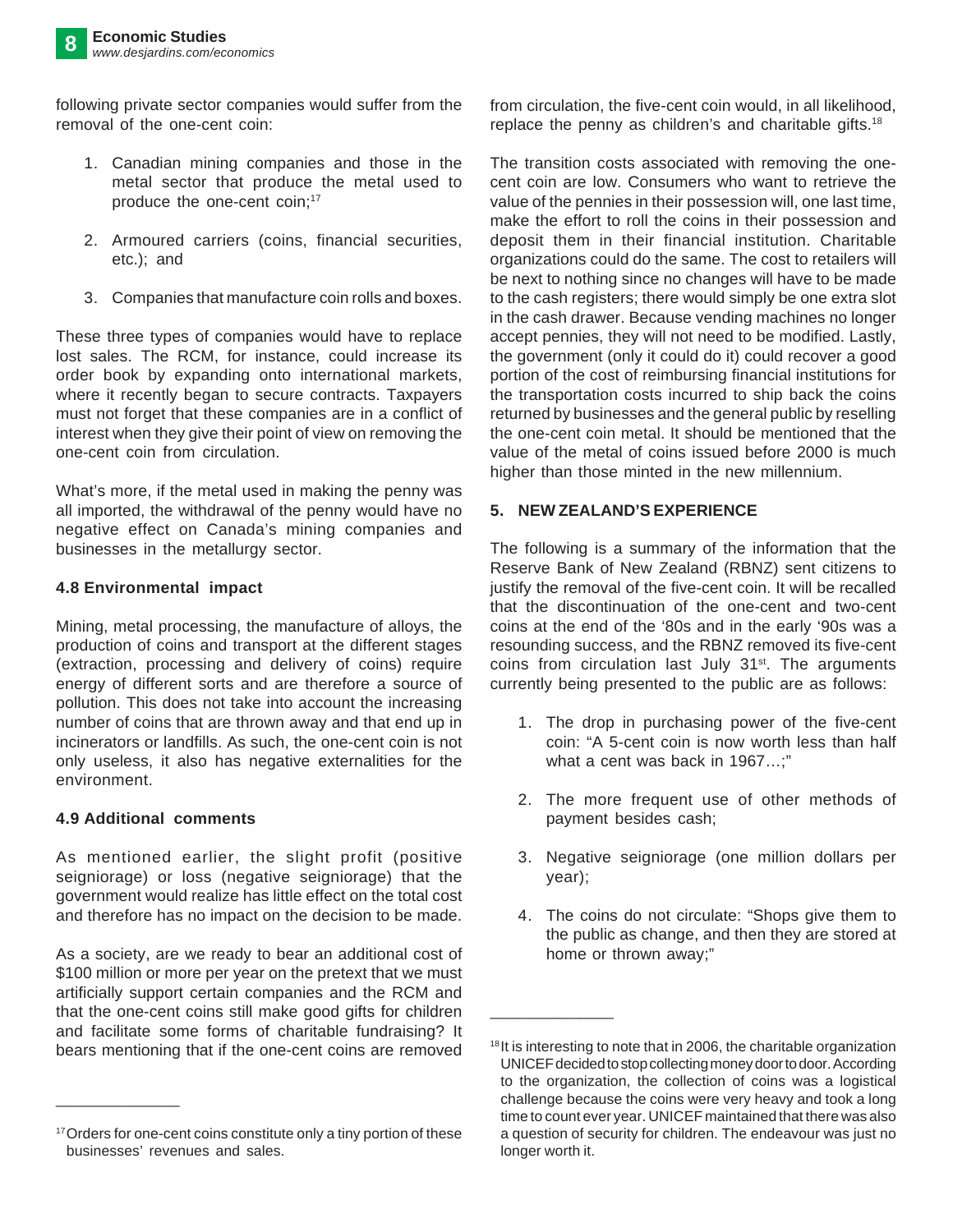- 5. Sixty-eight percent of the public is in favour of removing the five-cent coin from circulation because it is not very useful: "…has no value and is a nuisance. …without them there would be less work and cost in sorting their takings;" and
- 6. Removal of the five-cent coin will not increase prices: Retailers will not systematically round up their prices. **It should be noted that the removal of the one-cent and two-cent coins did not result in an increase in prices in New Zealand, because retailers rounded prices symmetrically.**

"Some people have expressed concern that withdrawing the 5 cent coin would cause inflation, as retailers would round prices up. We believe this is unlikely to occur as retailers would round up and down as they did when the 1 and 2 cents were removed in 1990 and rounding would only affect cash transactions and only final totals."

> Reserve Bank of New Zealand Press release, March 31, 2005.

# **6. THE DEBATE IN THE UNITED STATES**

With the rise in the price of metals, the American penny now costs its manufacturer more than it is worth. In fact, the United States Mint, which mints coins in the U.S., revealed to a Congressional committee last July that it would cost around 1.23 cents in 2006 and 1.40 cents in 2007 to manufacture the one-cent coin (this organization also mentions that the cost of manufacturing the American nickel would be approximately 7 cents in 2007, or 2 cents more than its face value). The United States Mint produces a little over eight billion pennies per year.



The fact that the value of the American penny is higher than its nominal value even forced the United States Mint, in December of last year, to prohibit the melting or export of coins. The law now allows for a maximum fine of US\$10,000 and up to five years in prison for violations.

The United States Mint has mentioned that it will soon propose other more economical metal alloys. However, this did not prevent Republican Congressman Jim Kolbe of Arizona from tabling a bill last summer to progressively phase out the American penny. It was the fourth such attempt by a member of Congress since 1989. Jim Kolbe has claimed that the penny is a nuisance for American society and that it costs the federal government around \$20 million per year (negative seigniorage). He proposes symmetrically rounding cash transactions to the nearest 5 cents.

These developments south of the border have led a number of specialists to weigh in with their opinion. An economics professor from Wake Forest University, Robert Whaples, even managed to conduct a simulation with retailers' datas in seven states (in the Southeast and Middle Atlantic region of the U.S.). Using 200,000 transactions, he proved that rounding was, on average, done symmetrically.<sup>19</sup> The systematic rounding upward did not occur, eliminating the myth of the "rounding tax." As well, the results of this simulation did not show a difference between the transactions in poor neighbourhoods and those in rich neighbourhoods, as some claimed would arise; there was no new tax on the poorer members of society, who are normally party to more small cash transactions.

The debate on whether to save the penny is more topical than ever in the United States. The last time that our neighbours pulled a low-value coin from circulation was in 1857 with the removal of the half penny. It is very likely that it will take Americans a few more years to eliminate the penny. The majority of them want to keep it. On the other hand, Canada does not have to follow their example. After all, American society is very conservative, particularly with its symbols (for example, the U.S. did not adopt the metric system and has not replaced the dollar bill with a dollar coin).

<sup>19</sup>In fact, he took actual retail datas from a firm that didn't practice rounding and saw what would have happened if these totals had been rounded.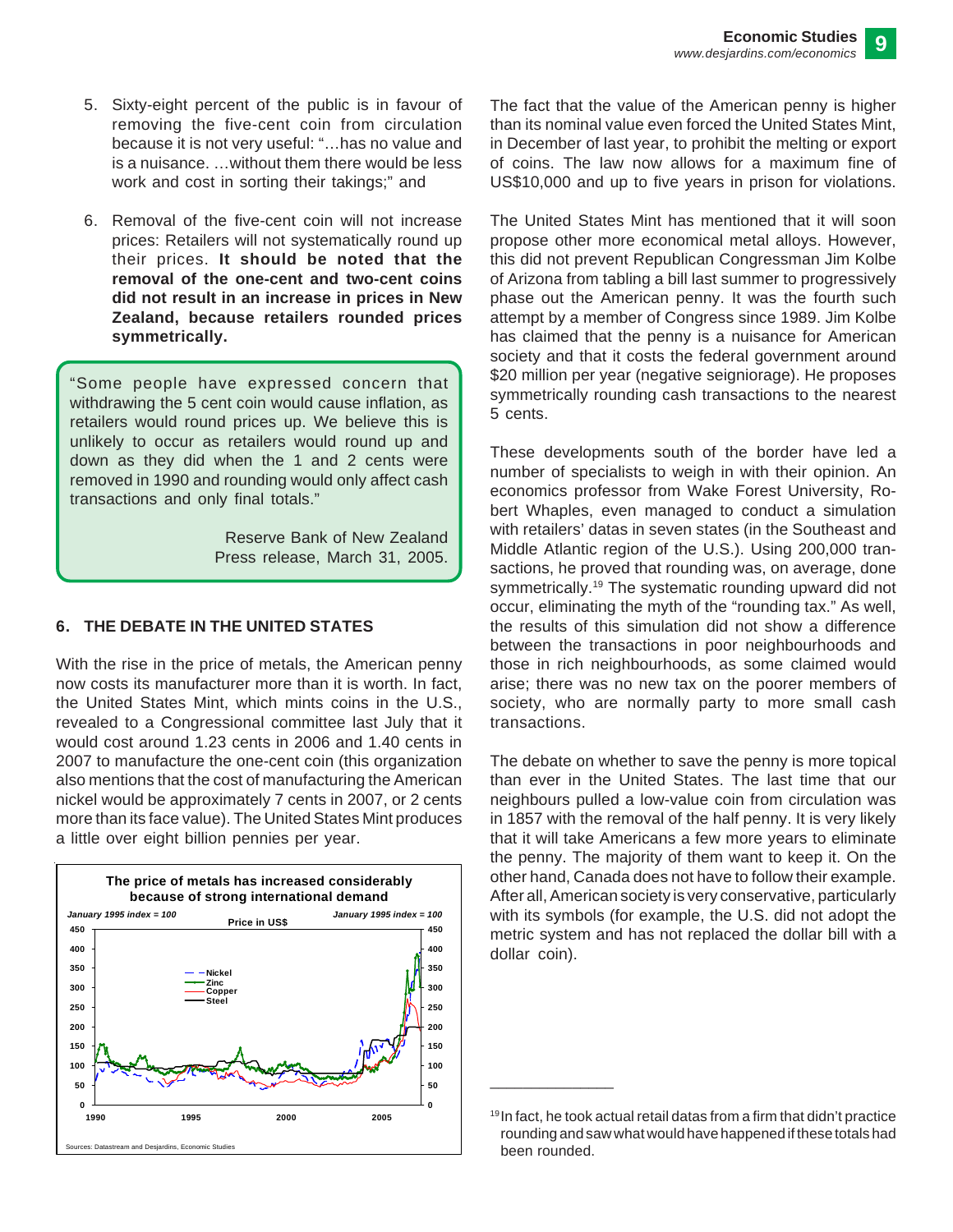# **7. CONCLUSION**

Our argument to support removal of the one-cent coin in Canada follows the same reasoning as the RBNZ. Certain arguments are even stronger because they pertain to the one-cent coin. The very positive experience of New Zealand and other countries gives further credibility and weight to our argument.

Unlike us, the RBNZ does not provide cost estimates for financial institutions, retailers and consumers. It undoubtedly wanted to avoid getting into a war of figures, believing that all the other arguments were sufficient to justify its decision to the public. For our part, we believe that our very conservative estimates, while perhaps not very precise, will help the decision makers make an informed choice. In fact, at a time when the Canadian economy has difficulty competing on international markets, here is a way, however marginal, to increase our productivity. In the current context of globalization, there is no such thing as small savings in reducing our costs and becoming more competitive.

**The first step to take in order for the government to decide to remove the penny from circulation is to convince the Minister of Finance on the merits of such a course of action.** If the senior management of the Bank of Canada decided (like the central banks of New Zealand and Australia) to publish the work of the researchers in the field and publicly stated that removing the penny from circulation would have no effect on the Consumer Price Index in the medium and long terms, many consumers would be reassured. Such a process would facilitate and also step up the decision of the federal government to proceed with removing the onecent coin from circulation.

**At this time, we do not think that it would be appropriate to discuss removing both the one- and five-cent coins. We believe it is important to proceed in stages as New Zealand did.** However, if discontinuing the one-cent coin is successful, and there is every reason to believe it will be, and if the experience reassures the public, the federal government should consider, few years later, the relevance of removing the five-cent coin. In 2010, the purchasing power of this coin will be approximately one-quarter of the value of the one-cent piece in 1908!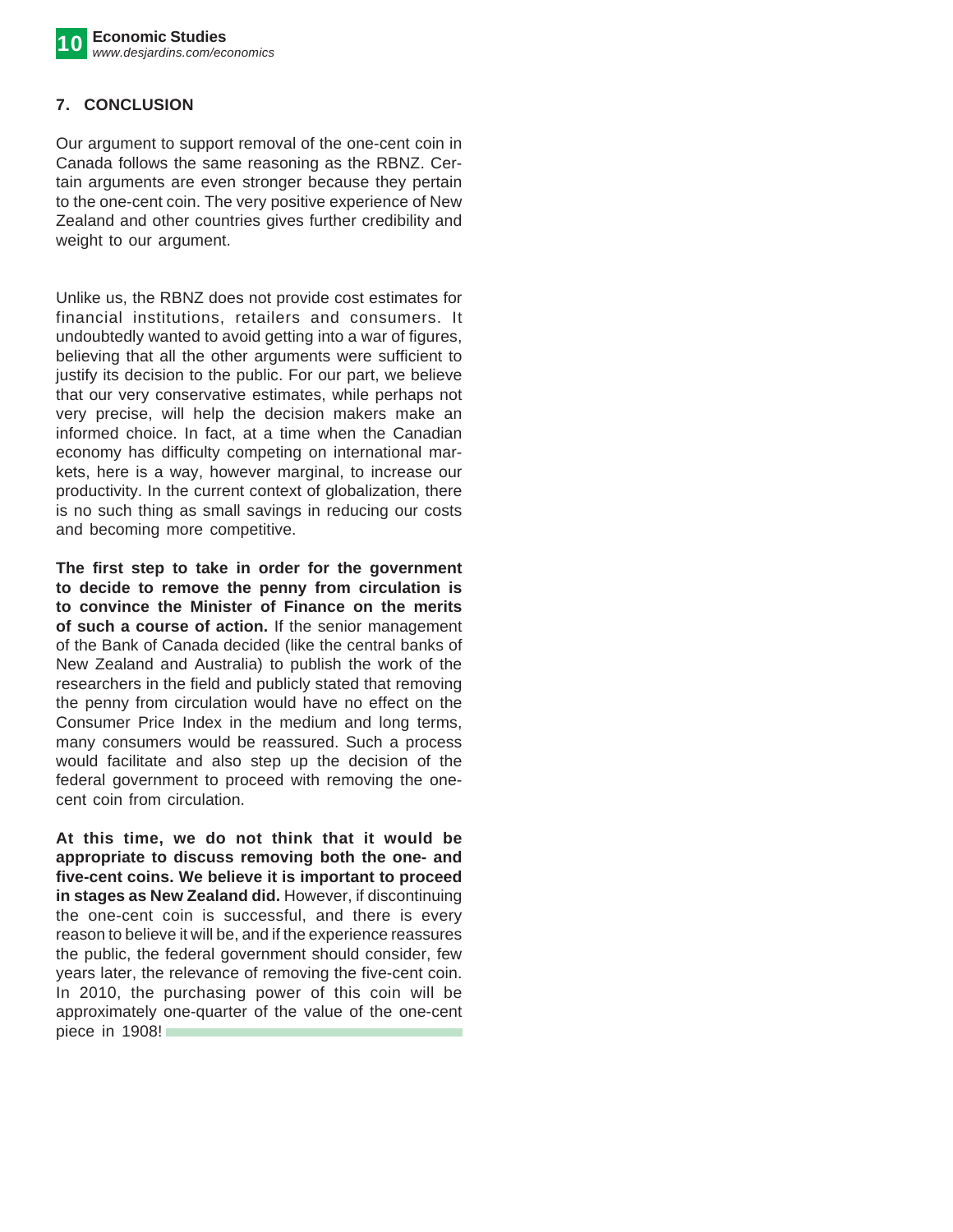#### **BIBLIOGRAPHY, WEB SITES AND MEETINGS**

- AGENCE FRANCE-PRESSE. "Le penny américain trop coûteux à fabriquer," *La Presse*, July 13, 2006.
- *A*GENCE FRANCE-PRESSE. "Les États-Unis tentent de sauver leurs "pennies" et leurs "nickels"," *Le Devoir*, December 16 and 17, 2006, [http://www.ledevoir.com/ 2006/12/16/125117.html]
- ALLARD, Marie. "Finies les tirelires de l'UNICEF à l'Halloween," *La Presse*, September 21, 2006.
- ARIZONA CONGRESS WATCH. "Kolbe trying one last time to kill the penny," June 1, 2006, [http:// www.azcongresswatch.com/?p=1630].
- BLINDER, Alan S. "Abolishing the penny makes good sense," *Business Week*, January 12, 1987.
- CAROLINA JOURNAL. "Friday Interview with Robert Whaples: Eliminating the Penny," August 11, 2006, [http://www.carolinajournal.com/exclusives/ display\_exclusive.html?id=3509].
- CHANDE, Dinu and Timothy C. G. Fisher. "Have a Penny? Need a Penny? Eliminating the One-Cent Coin from Circulation," *Policy Analysis*, vol. XXIX, No. 4, 2003. These two researchers were with the Economics Department of Wilfred-Laurier University in 2003.
- COPELAND, Larry. "Bill would make pennies obsolete," *USA Today*, July 19, 2001, [http://www.usatoday.com/ news/washington/july01/2001-07-19-penny.htm].
- DESJARDINS, François. "Quand le penny fait l'envie des spéculateurs," *Le Devoir*, January 28, 2007.
- FEDERAL RESERVE BANK OF MINNEAPOLIS. "Small Change," March 1992, [http://minneapolisfed.org/ pubs/region/92-03/reg923c.cfm].
- GADSBY, William J. "Future of the penny," United States General Accounting Office, July 16, 1996.
- GRANT, Tavia. "Foreign interest helps Canada's coin manufacturer make a mint," *The Globe and Mail*, May 12, 2006.
- HAGENBAUCH, Barbara. "A penny saved could become a penny spurned," *USA Today*, July 7, 2006, [www.usatoday.com/money/2006-07-06-pennyusat\_x.htm].
- HATFIELD, Larry D. "Doing without pennies/Lawmaker renews debate on taking coin out of circulation," *San Francisco Chronicle*, July 19, 2001, [http:// www.sfgate.com/cgi-bin/article.cgi?f=/c/a/2001/07/ 19/MN108576.DTL&hw=doing+without+pennies&sn= 001&sc=1000].
- HIRSCH, Todd. « A cent-sible way for the feds to save \$2.5 million a year », Winnipeg Free Press, October 7, 2004.
- HOFMANN, Derek. "Abolish-the-Penny Debate Page," updated July 15, 2006, [http://users.cableaz.com/ ~dhofmann/abolishthepenny/].
- LANG, Amanda and Melissa Luck, Report on Business Television, Taking Stock, « Currency: there is a movement in the U.S. to remove the penny from circulation », August 8, 2006.
- LAUR, Bill, Kim McPhail and Mark Urwin. "Would Elimination of the Penny be Inflationary?," preliminary version, Bank of Canada, February 1, 2005.
- LEBRYK, David A. "General Coin Issues and H. R. 5077, 'Numismatic Rarities Certainty Act of 2006' ", [testimony before The House Financial Services Subcommittee on Domestic and International Monetary Policy], July 19, 2006.
- LEWIS, Mark. "Ban The Penny," *Forbes*, July 5, 2002, [http://www.forbes.com/2002/07/05/0705penny.html].
- LOBB, Annelena. "Should the penny go?," *CNN/Money*, April 11, 2002, [http://money.cnn.com/2002/04/11/ pf/q\_pennies/index.htm].
- LOMBRA, Raymond E. "Eliminating the penny from the U.S. coinage system: An economic analysis," *Eastern Economic Journal*, Fall 2001.
- LOMBRA, Raymond E. [Testimony before the Senate Banking Committee], June 20, 1990, [http:// www.pennies.org/LombraTestimony.html].
- MALLABY, Sebastian. "The Penny Stops Here," *Washington Post*, September 25, 2006, [http:// www.washingtonpost.com/wp-dyn/content/article/ 2006/09/24/AR2006092400946\_pf.html].
- MANKIW, Greg. "Penny Anti," Greg Mankiw's Blog, professor of economics, Harvard University, June 3, 2006, [http://gregmankiw.blogspot.com/2006/06/ penny-anti.html].